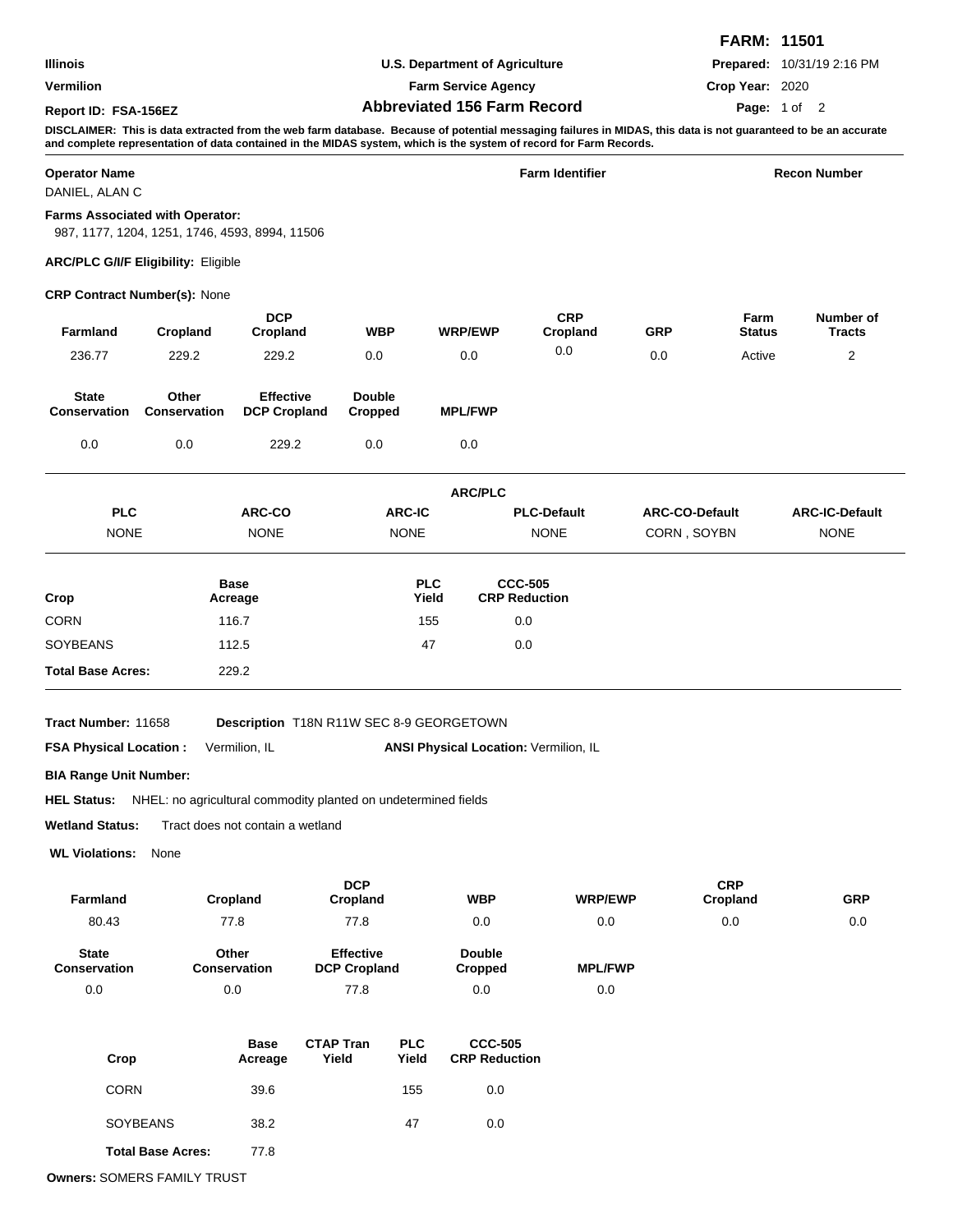|                      |                                    | <b>FARM: 11501</b>                |
|----------------------|------------------------------------|-----------------------------------|
| Illinois             | U.S. Department of Agriculture     | <b>Prepared: 10/31/19 2:16 PM</b> |
| Vermilion            | <b>Farm Service Agency</b>         | Crop Year: 2020                   |
| Report ID: FSA-156EZ | <b>Abbreviated 156 Farm Record</b> | <b>Page:</b> $2 \text{ of } 2$    |

**DISCLAIMER: This is data extracted from the web farm database. Because of potential messaging failures in MIDAS, this data is not guaranteed to be an accurate and complete representation of data contained in the MIDAS system, which is the system of record for Farm Records.**

**Other Producers:** None

**Tract Number:** Description T18N R11W SEC 8-9 GEORGETOWN

**FSA Physical Location :** Vermilion, IL ANSI Physical Location: Vermilion, IL

**BIA Range Unit Number:**

HEL Status: NHEL: no agricultural commodity planted on undetermined fields

**Wetland Status:** Tract does not contain a wetland

**WL Violations:** None

| <b>Farmland</b>              |                              | <b>DCP</b>                              |                     | <b>WBP</b>                             | <b>WRP/EWP</b> | <b>CRP</b> | <b>GRP</b> |
|------------------------------|------------------------------|-----------------------------------------|---------------------|----------------------------------------|----------------|------------|------------|
|                              | Cropland                     | Cropland                                |                     |                                        |                | Cropland   |            |
| 156.34                       | 151.4                        | 151.4                                   |                     | 0.0                                    | 0.0            | 0.0        | 0.0        |
| <b>State</b><br>Conservation | Other<br><b>Conservation</b> | <b>Effective</b><br><b>DCP Cropland</b> |                     | <b>Double</b><br>Cropped               | <b>MPL/FWP</b> |            |            |
| 0.0                          | 0.0                          | 151.4                                   |                     | 0.0                                    | 0.0            |            |            |
| Crop                         | <b>Base</b><br>Acreage       | <b>CTAP Tran</b><br>Yield               | <b>PLC</b><br>Yield | <b>CCC-505</b><br><b>CRP Reduction</b> |                |            |            |
| <b>CORN</b>                  | 77.1                         |                                         | 155                 | 0.0                                    |                |            |            |
| <b>SOYBEANS</b>              | 74.3                         |                                         | 47                  | 0.0                                    |                |            |            |
| <b>Total Base Acres:</b>     | 151.4                        |                                         |                     |                                        |                |            |            |

**Owners:** SOMERS FAMILY TRUST **Other Producers:** None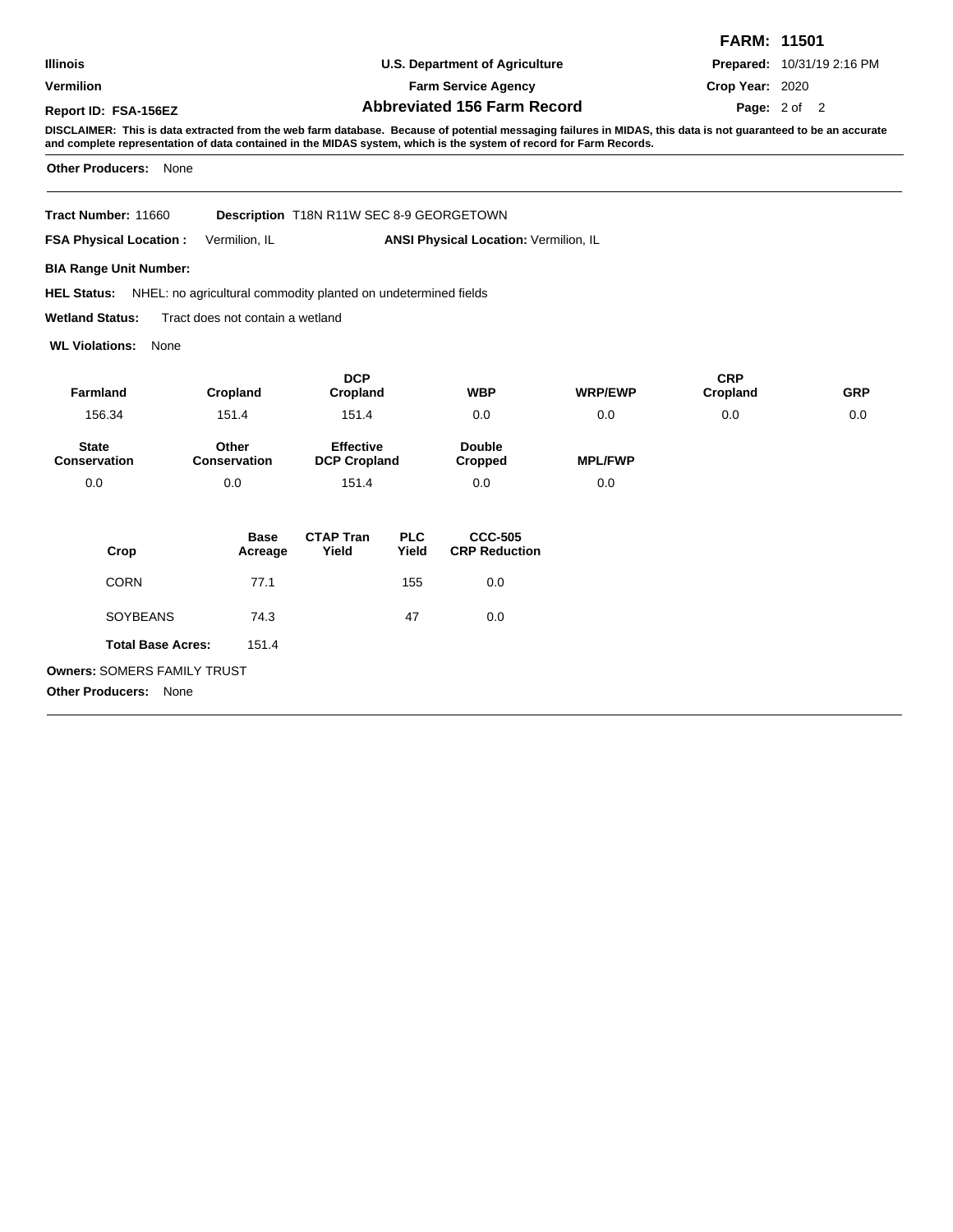**United States Department of Agriculture Vermilion County, Illinois**



## **Wetland Determination Identifiers**

- **C** Restricted Use
- $\nabla$  Limited Restrictions
- Exempt from Conservation
- Compliance Provisions

## Tract Cropland Total: 151.40 acres

Tract **11660**

United States Department of Agriculture (USDA) Farm Service Agency (FSA) maps are for FSA Program administration only. This map does not represent a legal survey or reflect actual<br>ownership; rather it depicts the informati boundaries and determinations or contact USDA Natural Resources Conservation Service (NRCS).